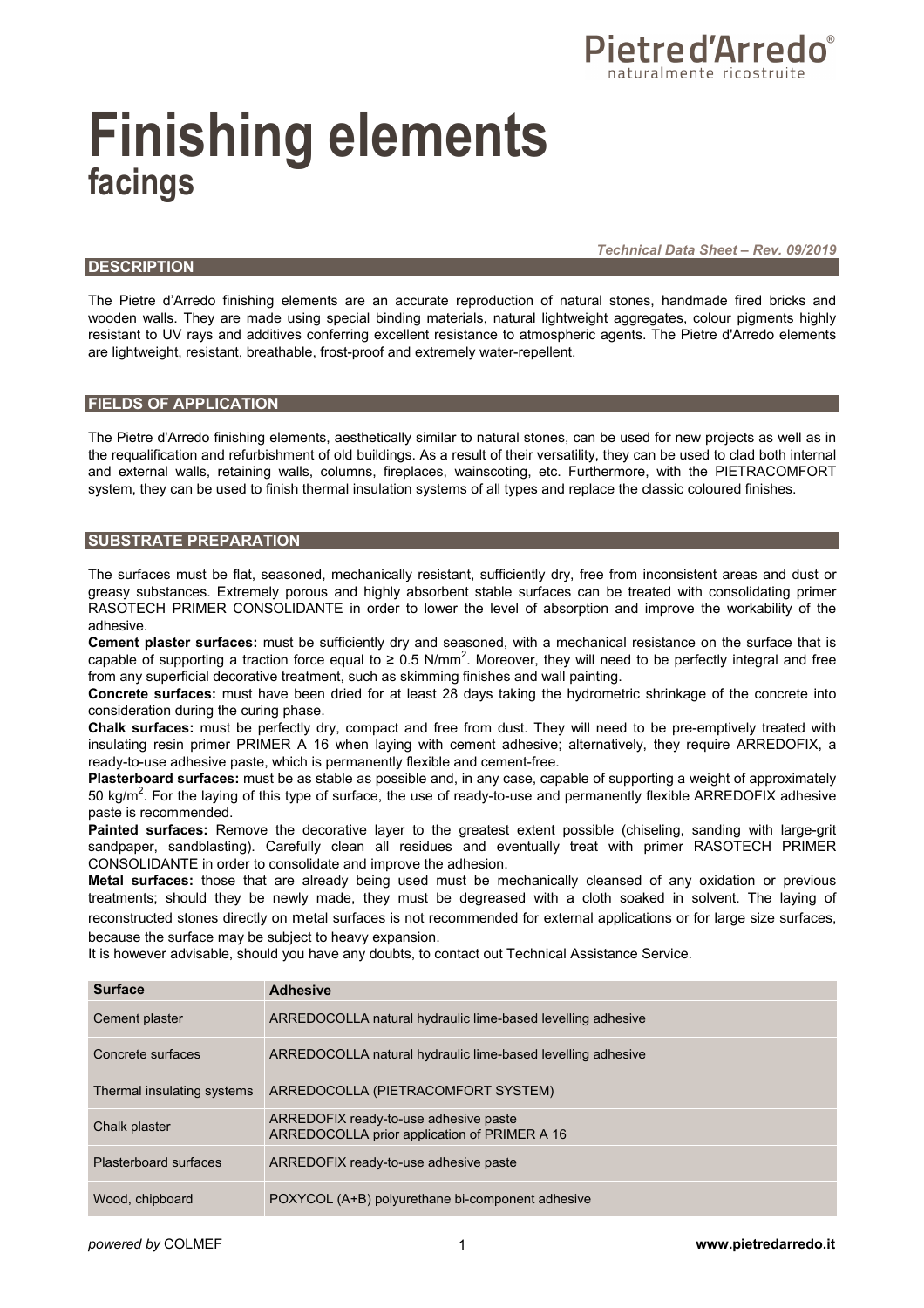

| Metal surfaces       | POXYCOL (A+B) polyurethane bi-component adhesive                                                          |
|----------------------|-----------------------------------------------------------------------------------------------------------|
| <b>Painted walls</b> | ARREDOFIX prior removal of decorative coatings<br>ARREDOCOLLO previa prior removal of decorative coatings |

## **PREPARATION OF THE ADHESIVE**

For the binding of various elements onto cement surfaces, specifically use the natural hydraulic lime-based levelling adhesive ARREDOCOLLA. It is characterized by its excellent workability, zero vertical slippage, guaranteed mechanical hold, resistance to atmospheric agents (even in harsh climates), optimal breathability and ability to repel water. ARREDOCOLLA efficiently counteracts the possible formation of efflorescence on the surface of the stones, caused by the migration of mixing water from the cement adhesives that are widely available on the market. To prepare ARREDOCOLLA, mix one 25 kg bag of product with approx. 7 litres of clean water and blend until a uniform and lumpfree paste is obtained. Allow the paste to rest for a few minutes, mixing once again briefly before use.

Should you choose to use ARREDOFIX, the product is ready to use and therefore mixing is not required.

For POXYCOL (A+B) binding, a polyurethane-based adhesive, mix component A and component B together until they are fully combined, then apply as a normal adhesive.

## **| NOTE: CONSULT THE TECHNICAL DATA SHEETS RELATIVE TO THE INDIVIDUAL PRODUCTS BEFORE APPLICATION |**

## **ASSEMBLY INSTRUCTIONS**

Pre-emptively determine the quantity of material necessary (in sq. m) during the planning phase. Measure the linear meters of the structures' external corners, any eventual columns or pillars and openings that you wish to clad in order to determine the measurements (in meters) of the necessary angular elements. During the laying phase, it is crucial that you have a greater quantity of material available to be used for cuts or to compensate for any eventual off-cuts. Laying always takes place starting from the corners, alternating the long and short sides of the angular elements, in order to create an appearance that is altogether similar to that of traditional bricklaying. It is always advisable to lay the different elements flat (horizontally), even on masonry work executed on sloping terrain (access ramps, retaining walls, groundcontact structures etc.). NEVER lay the stone parallel to sloping ground. The individual elements must never be laid vertically; therefore, the long side must always be horizontal and the upper element must rest on another two elements below. Being a material that is coloured by hand, a slight tonal difference between one tub and the next may be perceived. In order to avoid evident differences or colour spots on the wall, it is advisable to open a number of tubs and mix the contents during the laying phase.







## **APPLICATION OF PIETRE D'ARREDO ELEMENTS**

Apply the adhesive using a spatula or trowel, spreading it onto the surface to be clad and onto the back of the element to be laid; position the element that you wish to bind, apply a significant amount of pressure, making subtle movements in order to ensure full contact with the adhesive. Leave a gap of at least 1.5 cm between the various elements should the model require this. Do not lay on icy or wet surfaces or on those that are directly exposed to the sun. Pay particular attention to avoid soiling the various elements with the adhesive; should this occur, clean immediately with water or a damp sponge, so as to avoid irreparable staining.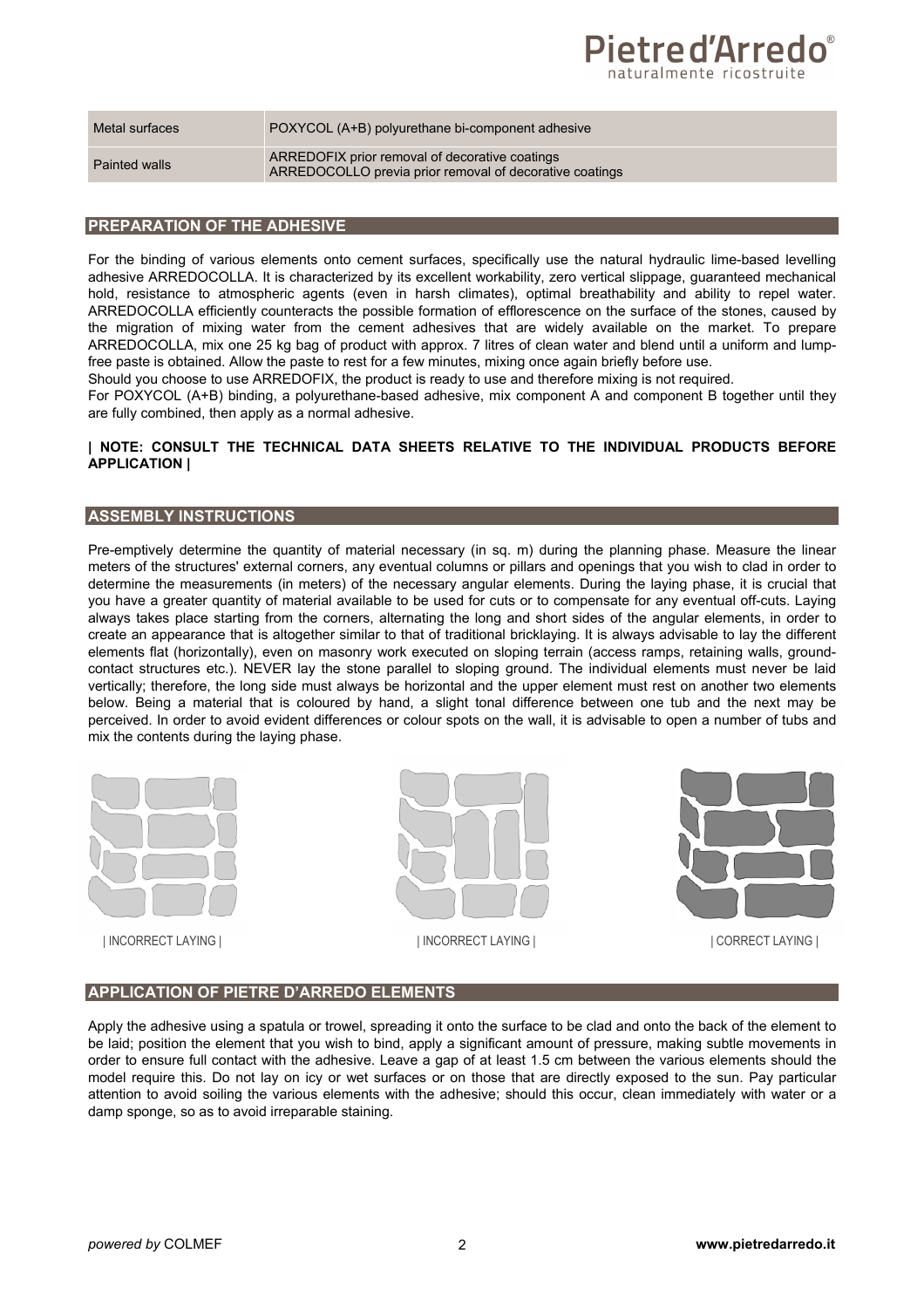

## **STONE POINTING**

Point the stone and the bricks using the designated ARREDOSTUCCO low-water absorption mortar, which is available in several shades to be coordinated on an ad hoc basis with the type of product chosen, so as to create an aesthetically pleasing effect. ARREDOSTUCCO can be used as it is (fine finish) or mixed with the lightweight aggregate ARREDOLIGHT 0-3 mm (for a medium finish) or with ARREDOLIGHT 3-6 mm (for a rough finish). After having mixed ARREDOSTUCCO, and eventually also ARREDOLIGHT, with water, apply the paste, using the designated plastic bag (piping bag), directly into the spaces between one stone and the next until they are filled in their entirety. When the mortar loses its plasticity and appears to be sufficiently hardened, apply pressure and remove the excess product with an appropriate utensil or trowel; subsequently, finish with a brush made from vegetable fibres and a fine brush. Never finish the mortar when it is still wet in order to avoid soiling the surface of the stone; if necessary, clean immediately with a wet sponge to avoid residue rings. Protect the cladding from the rain, washouts or hot sun until the adhesive and pointing are fully hardened. The use of ARREDOLIGHT is recommended when laying on thermal insulation cladding.



## **WATER-REPELLENT TREATMENT**

The Pietre d'Arredo finishing elements are manufactured to be resistant to freezing and absorb a low level of water. In particular climatic situations, the application, once the work had been completed, of a coat of ARREDOSIL colourless, breathable and water-repellent primer is recommended in order to obtain an even level of water resistance over both the laid material and the pointing.

#### **RECOMMENDATIONS**

- In order to avoid tonal differences on the wall, always use and mix the contents of several tubs.
- The product is delivered to the site packaged in boxes with a high level of residual humidity (resulting in darker colour). It is only possible to fully appreciate the definitive colour a few months after laying due to the thorough airdrying of the product.
- In all cases when surfaces do not provide an adequate guarantee with regard to consistency, pre-emptively perform reinforced skimming with ARMOFLEX 330 glass fibre mesh, anchored mechanically to the surface with mechanical fixings, positioned so as to form a lattice with a 40 cm side measurement.
- In the preliminary meter calculation phase, consider that the surface occupied by the corners is of approximately 0.25  $m^2$  for each linear meter (4 ml covers a surface of 1 m<sup>2</sup>).
- The building's structural joints must be left free and replicated in the cladding. In some cases, they may be able to be masked by the stone, by applying the adhesive on only one side of the expansion joint, leaving the other side free from solution.